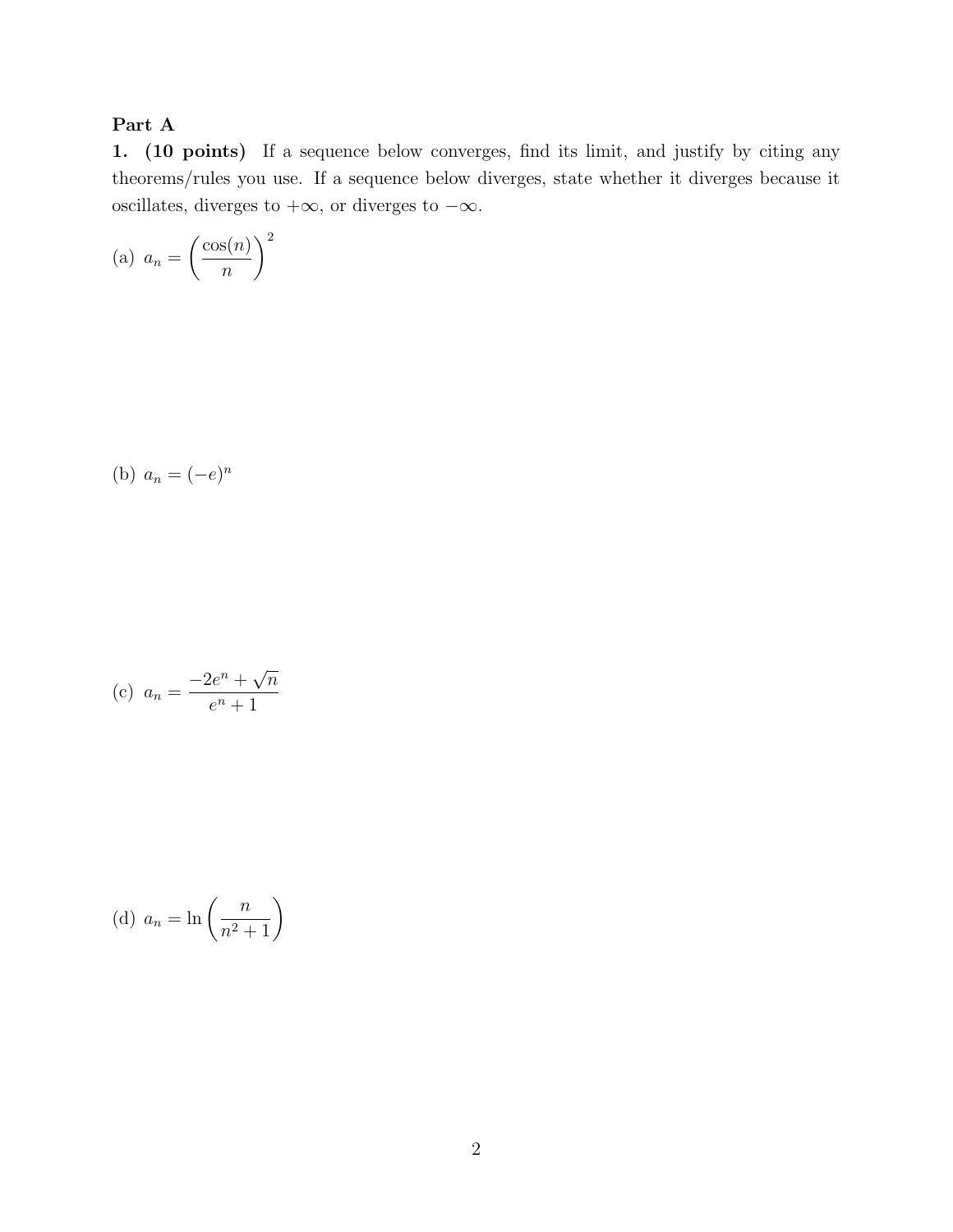2. (10 points) Determine whether the following series converge absolutely, converge only conditionally, or diverge, naming any tests you use, and justifying their use completely.

(a)

$$
\sum_{n=2}^{\infty} \frac{1}{n \ln(n)^2}
$$

(b)

$$
\sum_{n=1}^{\infty} (\ln(4n^2 + 3n + 2) - \ln(4n^2 + 5n + 6))^n
$$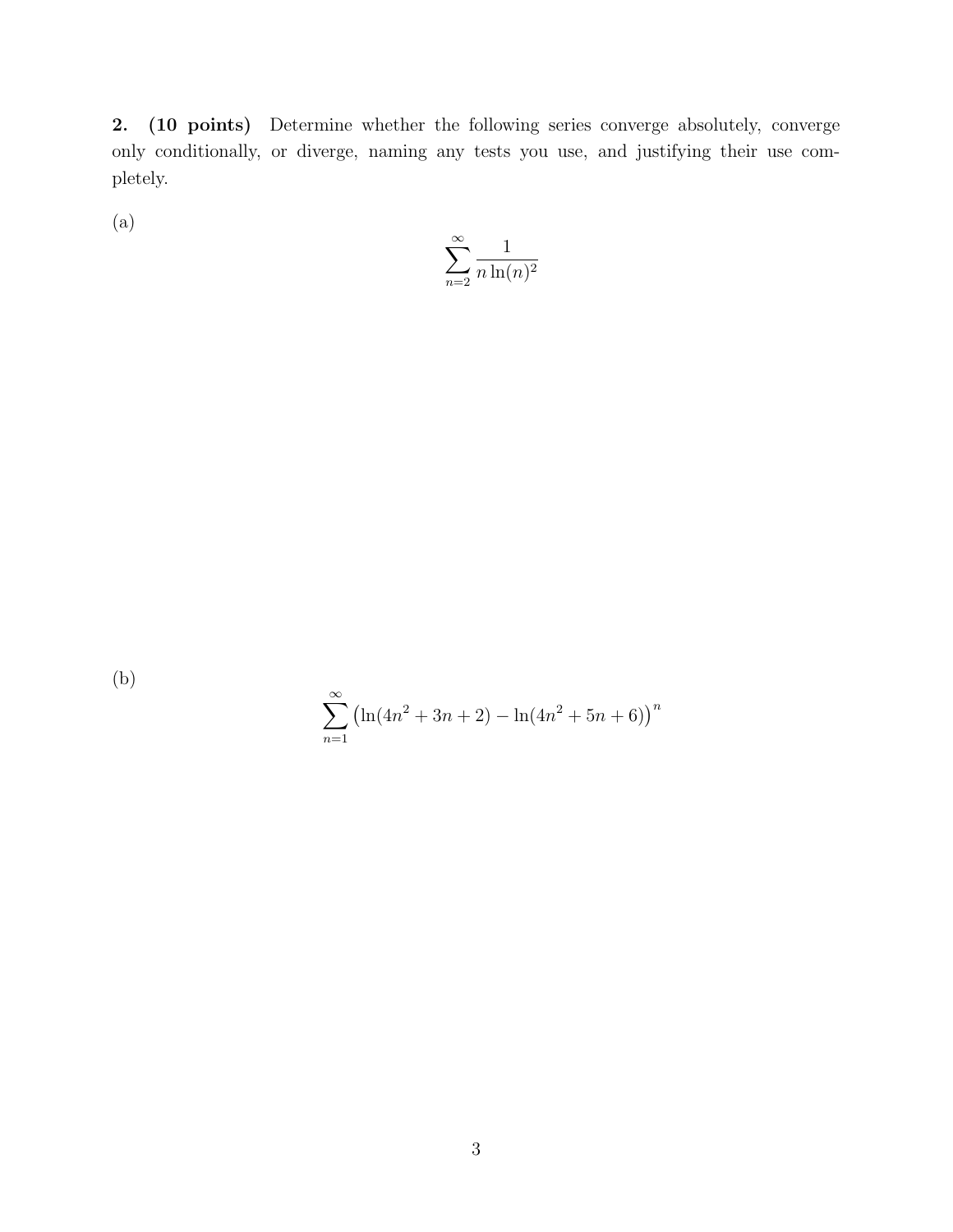3. (10 points) Determine whether the following series converge absolutely, converge only conditionally, or diverge, naming any tests you use, and justifying their use completely.

(a)

$$
\sum_{n=1}^\infty \frac{n4^n + \sqrt{n}}{3^n - 7}
$$

(b)

 $\sum_{\infty}$ *n*=1  $(-1)^n$ ln(3*<sup>n</sup>*)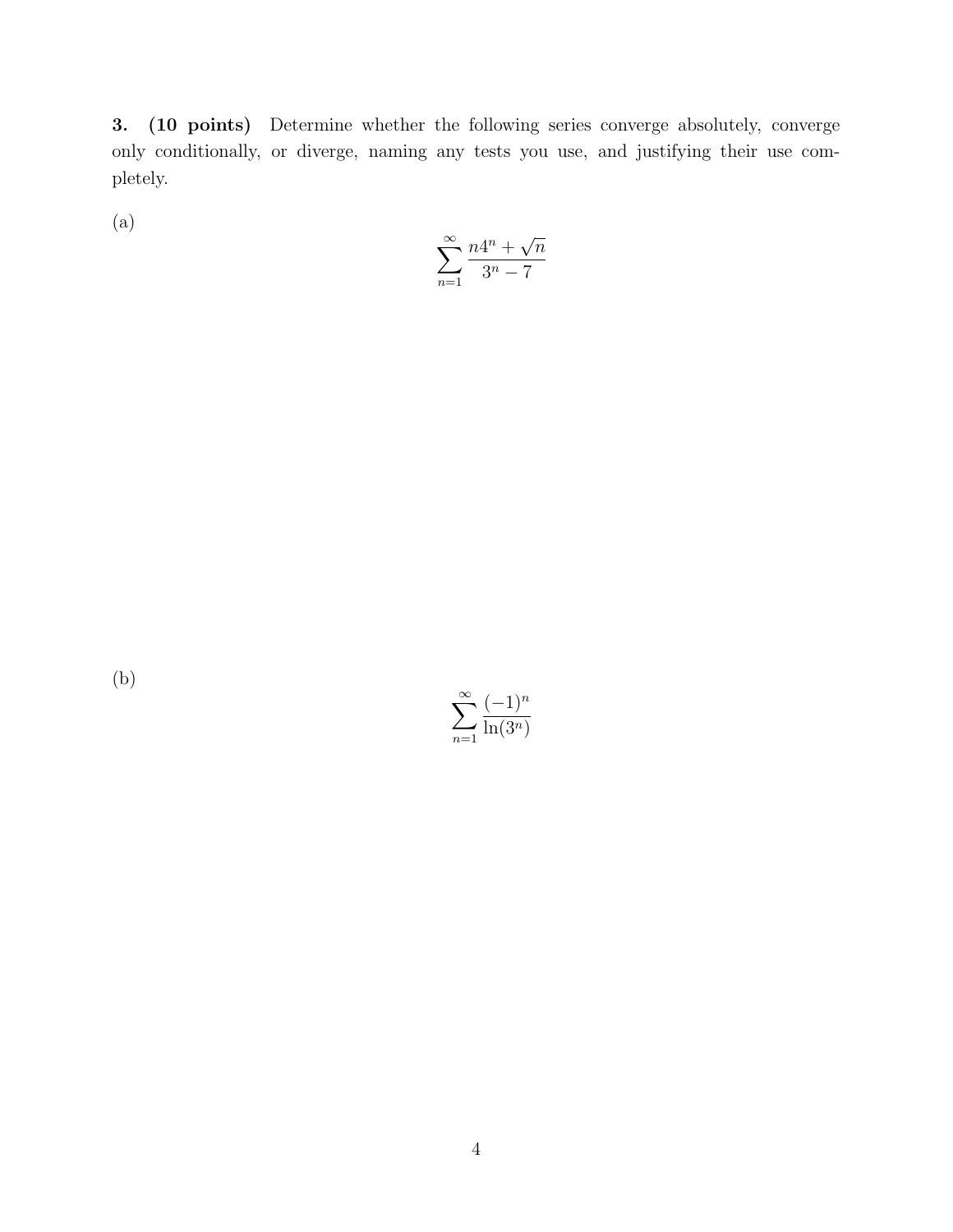4. (10 points) Find the radius and interval of convergence of the power series below.

(a) 
$$
\sum_{n=1}^{\infty} \frac{3^n (2n^2 + 1)(x - 3)^n}{2^n (2n)!}.
$$

(b) 
$$
\sum_{n=1}^{\infty} \frac{(-1)^n (x+3)^n}{4^n \sqrt{n}}.
$$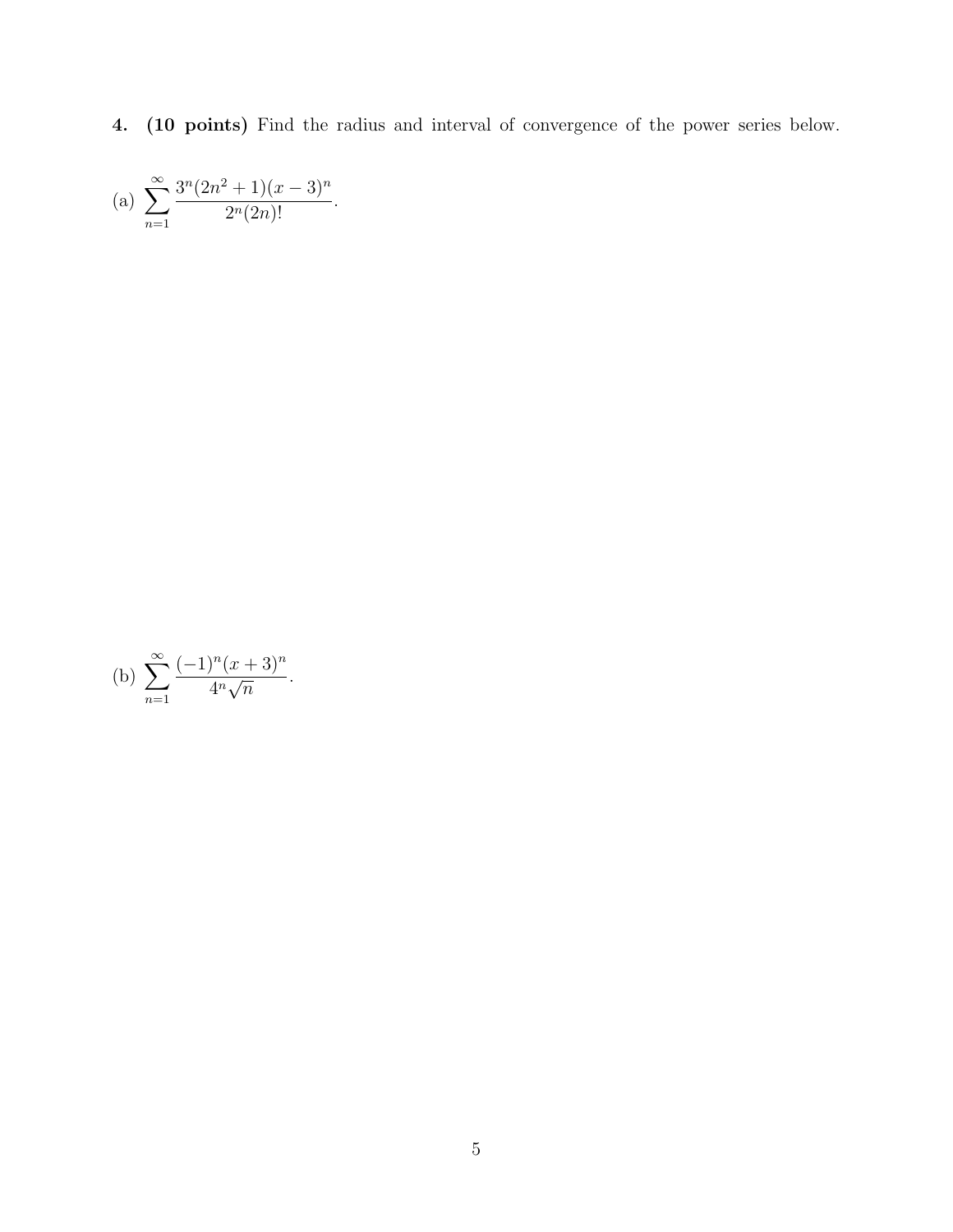- 5. (10 points) Consider the function  $f(x) = \frac{2}{(1-x)^2}$  $\frac{1}{(1-2x)^2}$ .
- (a) Write out the first five nonzero terms, and express in sigma notation a power series expansion for  $f(x)$  about  $x = 0$ .

(b) What are the radius and interval of convergence of the series you found in (a)?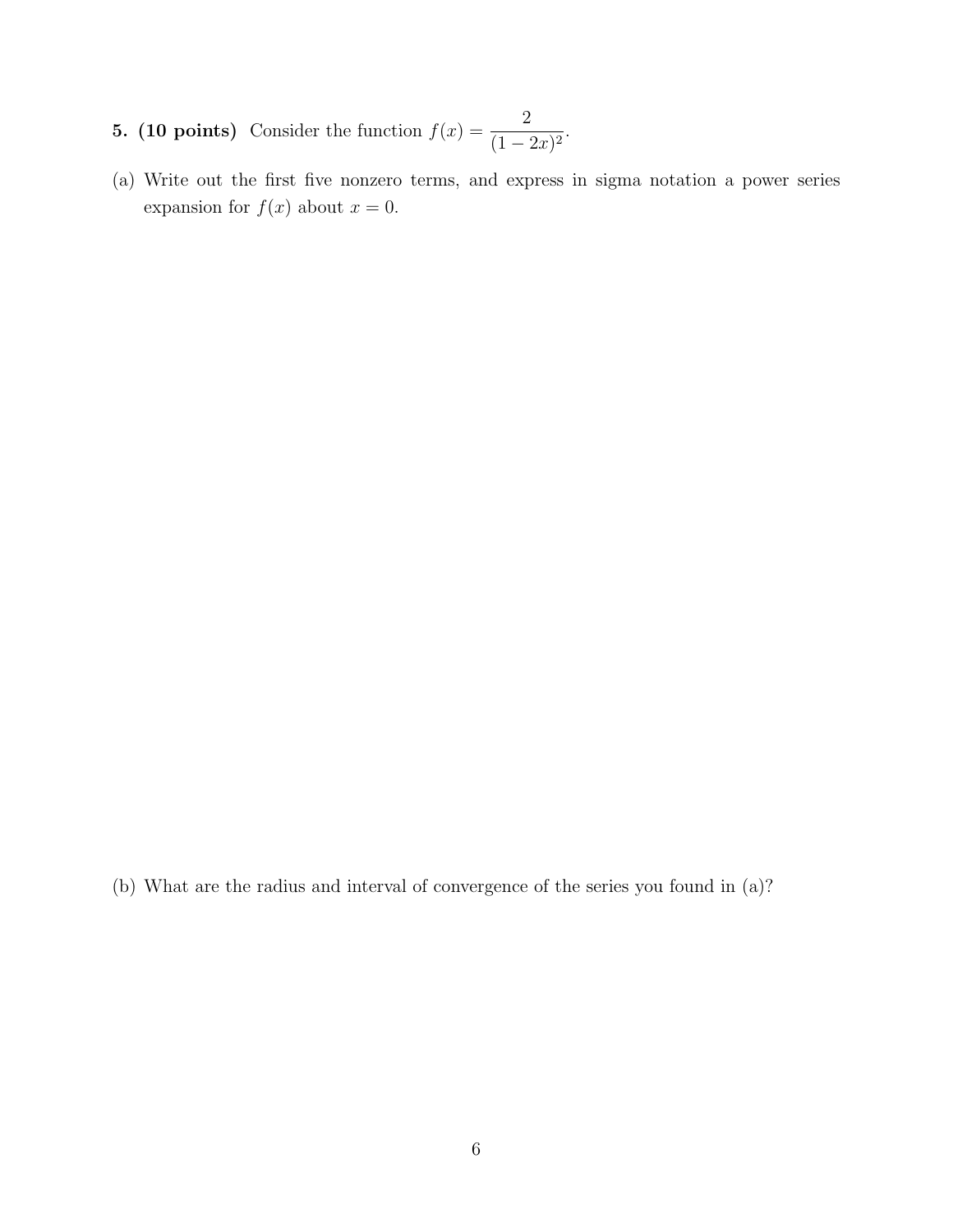- 6. (10 points) Consider the function  $f(x) = \ln(2x)$ .
- (a) Write out the first five nonzero terms, and express in sigma notation the Taylor series expansion for  $f(x)$  about  $x = 3$ .



(b) What are the radius and interval of convergence of the series you found in (a)?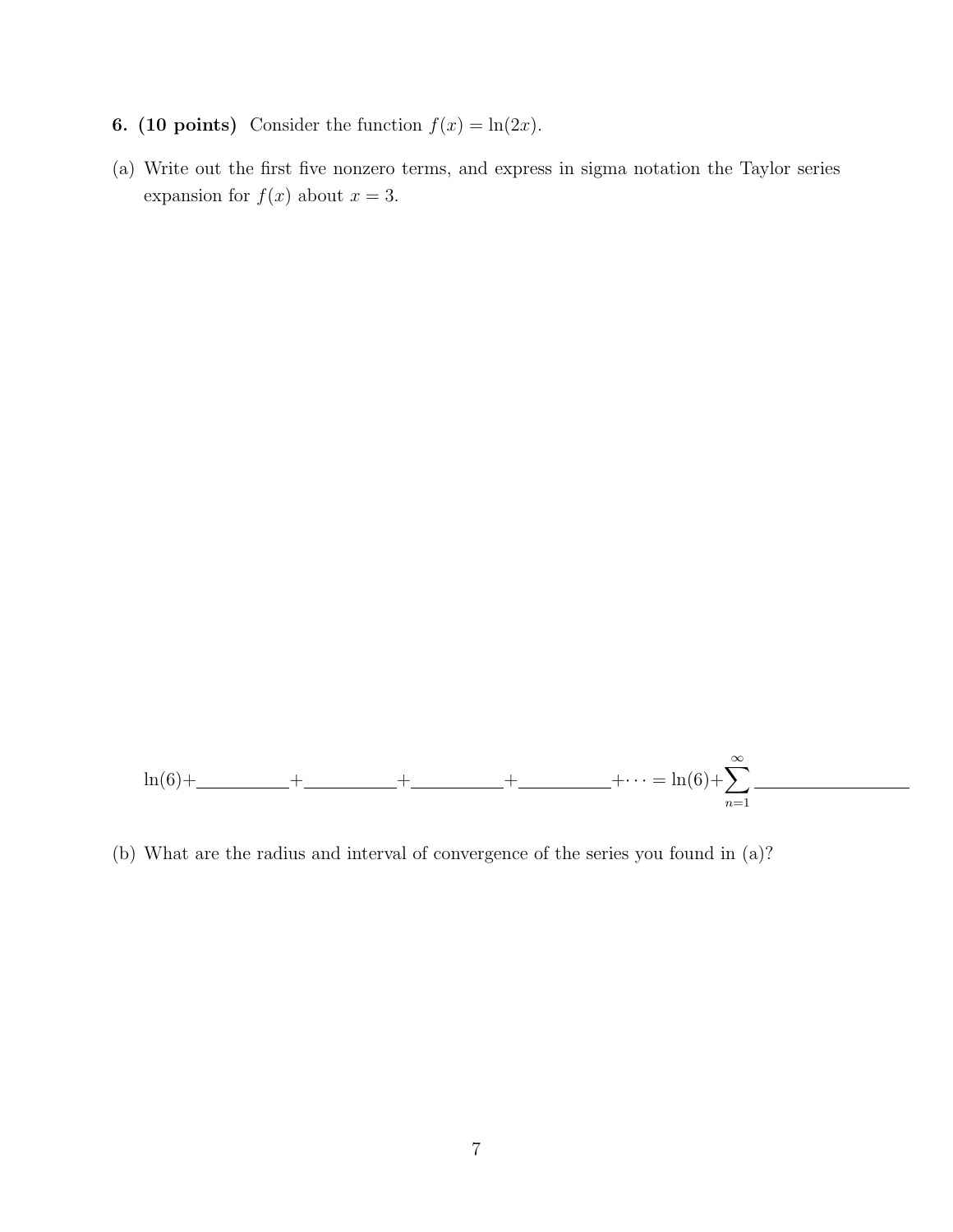7. (10 points) Find the sum of the following convergent series. You do not need to justify that they converge.

(a) 
$$
8+4+2+1+\frac{1}{2}+\frac{1}{4}+\cdots
$$

(b) 
$$
\sum_{n=1}^{\infty} \left[ \sin\left(\frac{1}{n}\right) - \sin\left(\frac{1}{n+1}\right) \right]
$$

(c) 
$$
\sum_{n=0}^{\infty} \frac{(-1)^n (4)^{2n}}{3^{2n} (2n)!}
$$

(d) 
$$
\sum_{n=0}^{\infty} \frac{(-1)^n 5^{2n+1}}{(2n+1)8^{2n+1}}
$$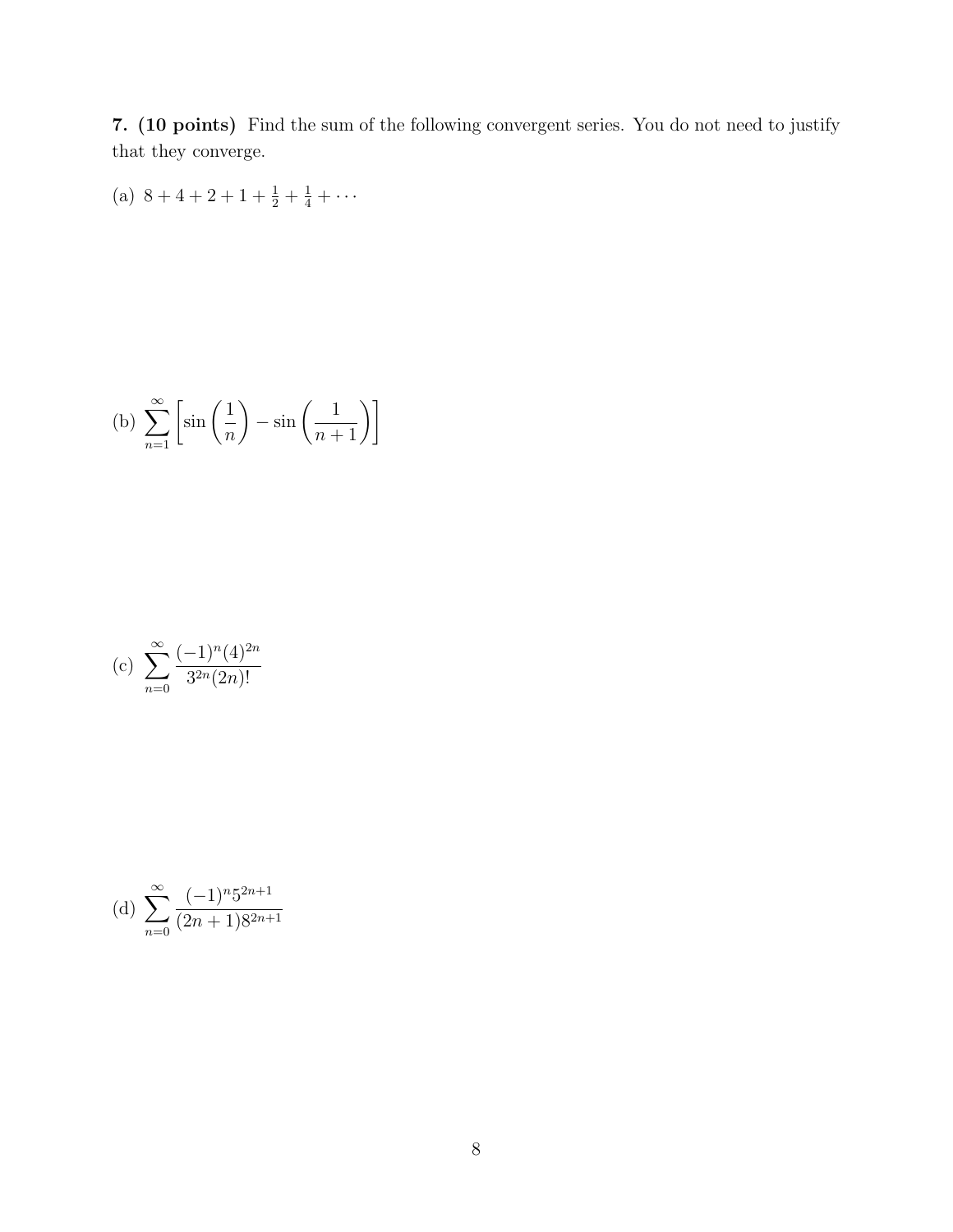- 8. (10 points) Consider the function  $f(x) = \frac{3x \sin(3x)}{3}$  $\frac{\sin(\theta x)}{x^3}$ .
- (a) Find the first five nonzero terms of the Taylor series expansion of  $f(x)$  about  $x = 0$ .

- (b) What is the value of  $f^{(5)}(0)$ ?
- (c) What is the value of  $f^{(6)}(0)$ ?
- (d) What is the value of  $\lim_{x\to 0} f(x)$ ?
- (e) What is the Taylor polynomial of degree 4 of  $f(x)$  at  $x = 0$ ?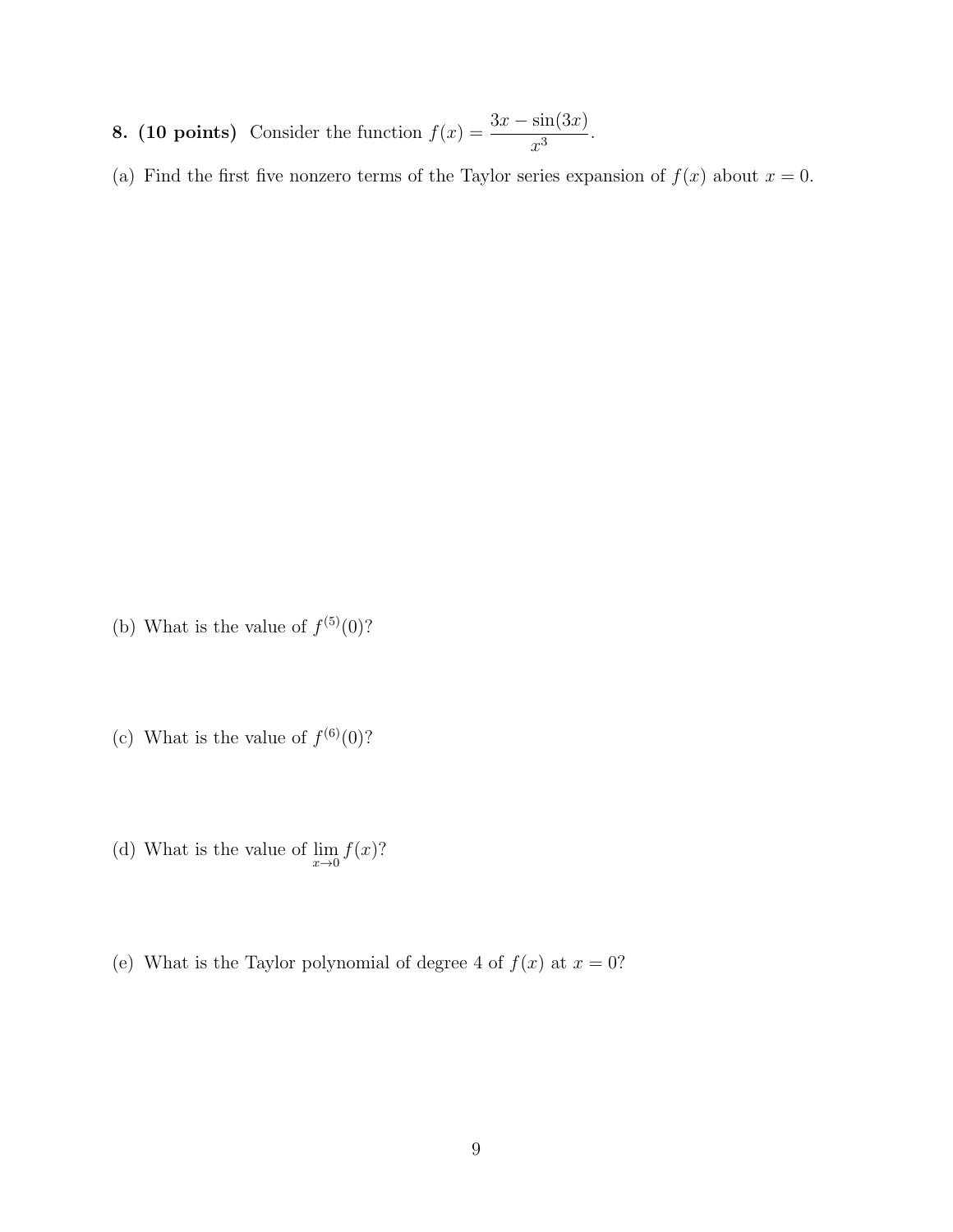## Part B

9. (15 points) Consider the parametric curve defined by

$$
x = t^2
$$

$$
y = t^3 - t.
$$

(a) For which values of *t* does the curve have a horizontal tangent line?

(b) For which values of *t* does the curve have a vertical tangent line?

(c) Find the tangent line at  $t = 2$ .

(d) Determine intervals of *t*-values for which the parametric curve is concave up and intervals for which it is concave down.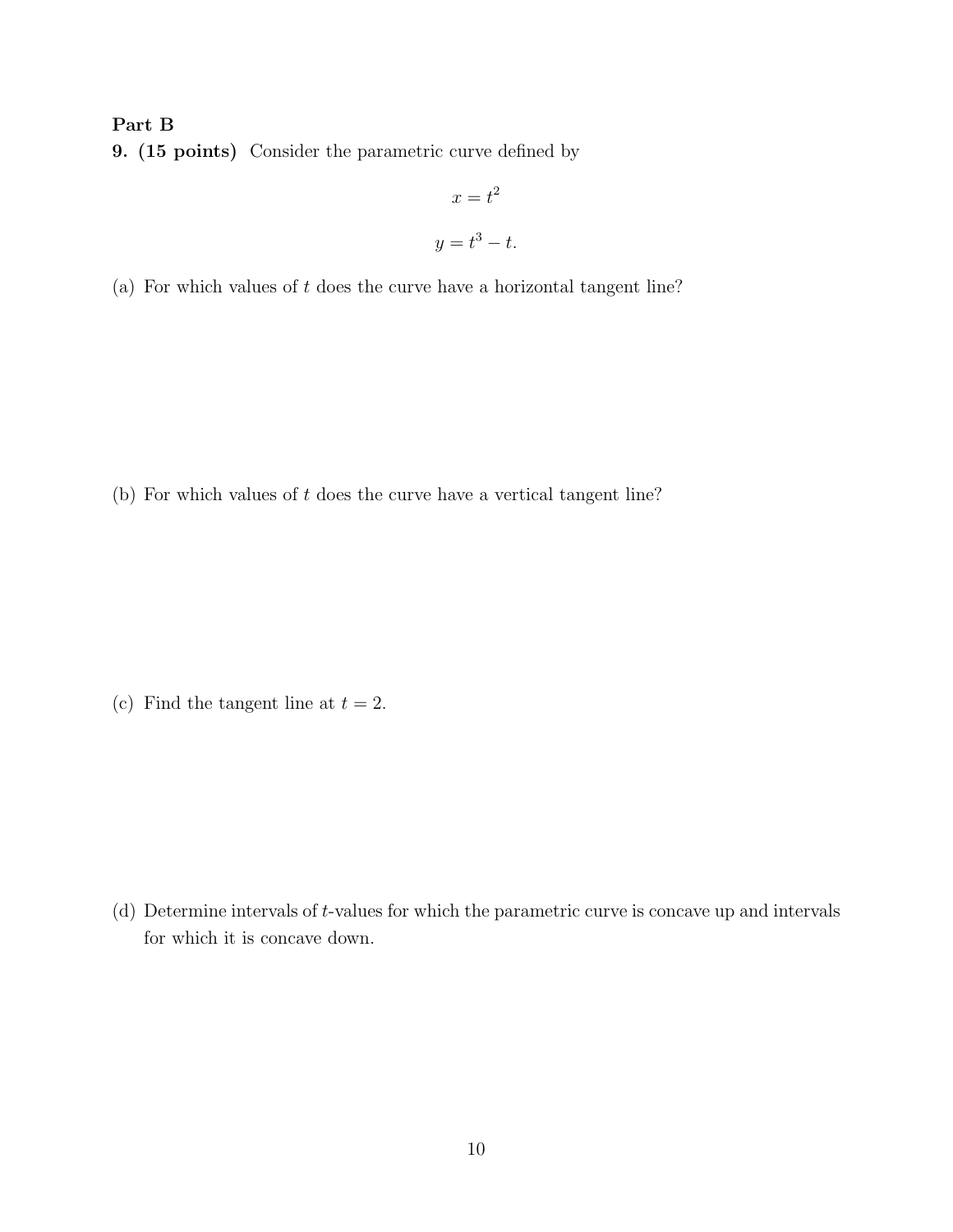## 10. (15 points) Consider the parametric curve defined by

$$
x = 2\cos(t)
$$
  

$$
y = 3\sin(t).
$$

- (a) Sketch this curve on the graph above, indicating the direction of increasing *t*.
- (b) Fill in the area under the curve from  $t = \frac{\pi}{4}$  to  $t = \frac{\pi}{2}$  on your sketch above.
- (c) Find the area under the curve from  $t = \frac{\pi}{4}$  to  $t = \frac{\pi}{2}$  using an appropriate integral.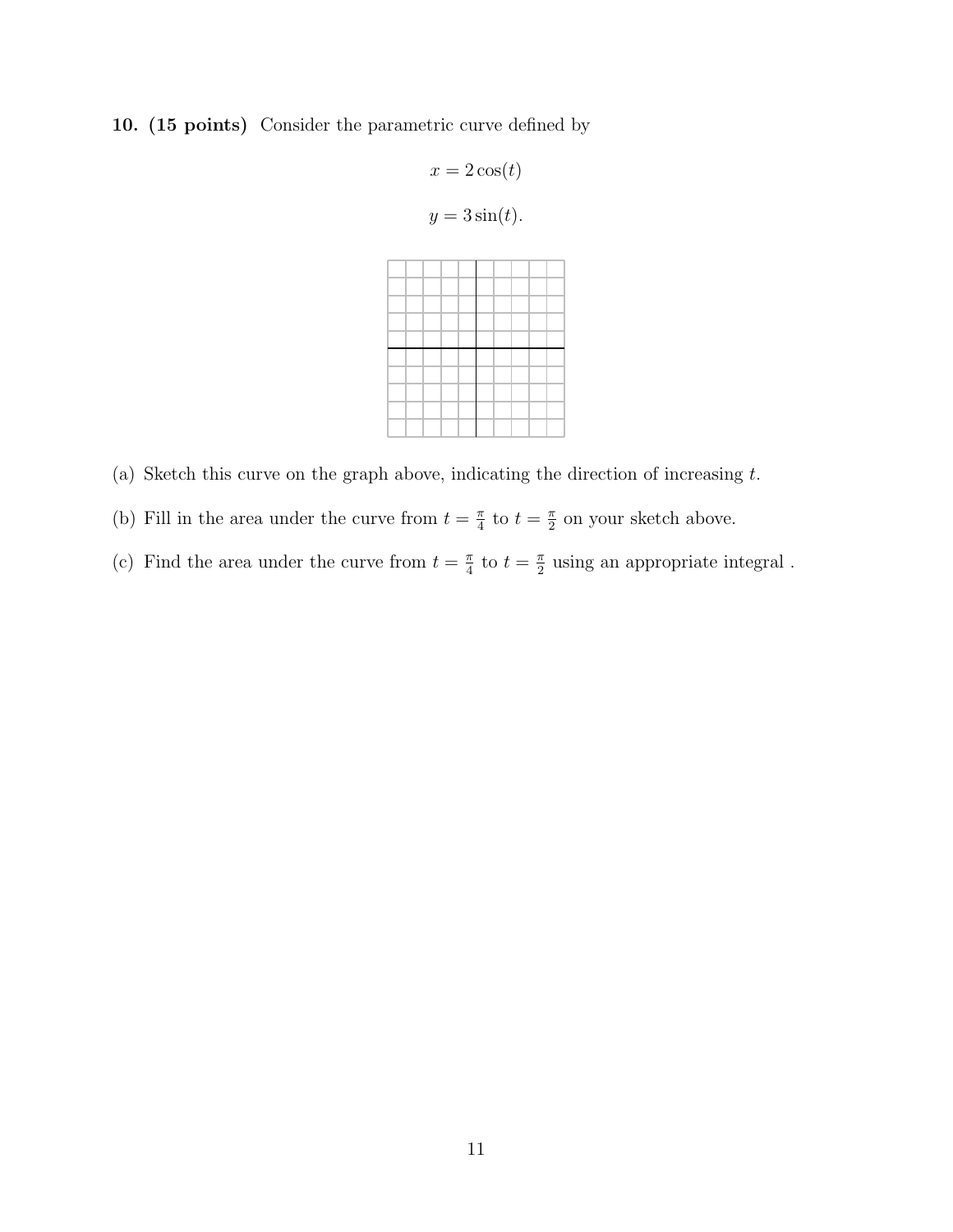11. (15 points) Consider the polar curve defined by  $r = 1 + 2\sin(\theta)$ .



- (a) Draw a clear sketch of the curve above.
- (b) At which angles does the curve cross itself?

(c) Write down but do not evaluate an integral that would give the arc length of the curve from  $t = 0$  to  $t = 2\pi$ .